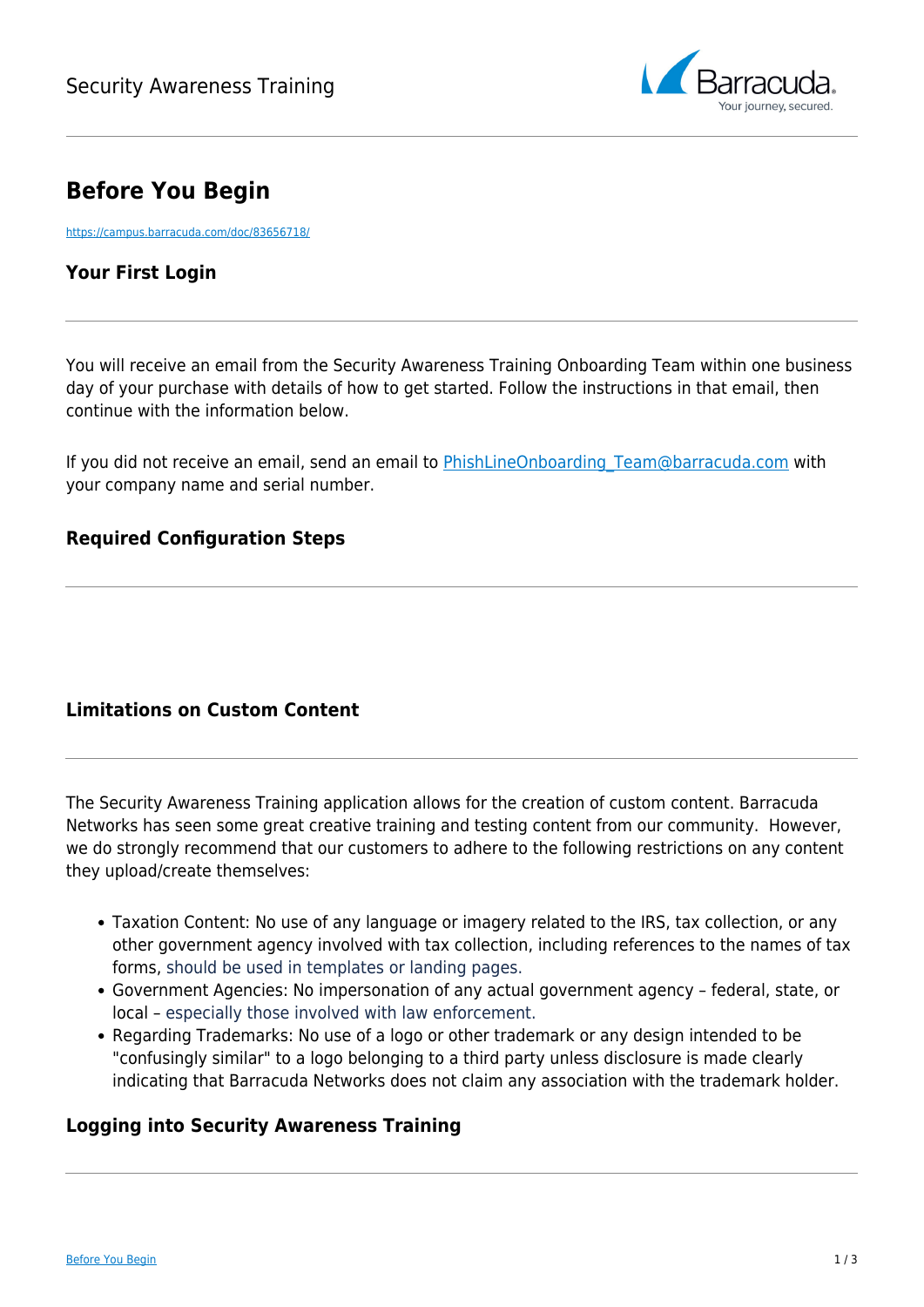

To log into Security Awareness Training:

- 1. Navigate to<https://phishline.com/login>or click the Security Awareness Training link from within your Barracuda Cloud Control (BCC) account.
- 2. Enter your email address and click **Next**.
- 3. When your organization's Security Awareness Training instance appears, enter your login credentials and click **Sign In**.

If you have problems with your initial login, contact your Barracuda Networks representative or contact [Barracuda Networks Support.](https://www.barracuda.com/support/index)

#### **Resetting Your Password**

When you first log into Security Awareness Training, you must reset your password. Follow the instructions described in [Resetting Your Password](http://campus.barracuda.com/doc/86544722/).

#### **Additional Administrators**

If you require additional administrative users – people who can create and run campaigns – on your account, refer to [User Management](http://campus.barracuda.com/doc/79466725/).

## **Product Tours**

On-screen product tours help orient you to the many features of Security Awareness Training. Click

the button in the lower right of your screen to get started. Click **Send us a message** to display the available product tour subjects.

#### **Security Awareness Training Workflow**

Learn about the basic Security Awareness Training workflow in [Getting Started: Workflow Basics](http://campus.barracuda.com/doc/78808973/).